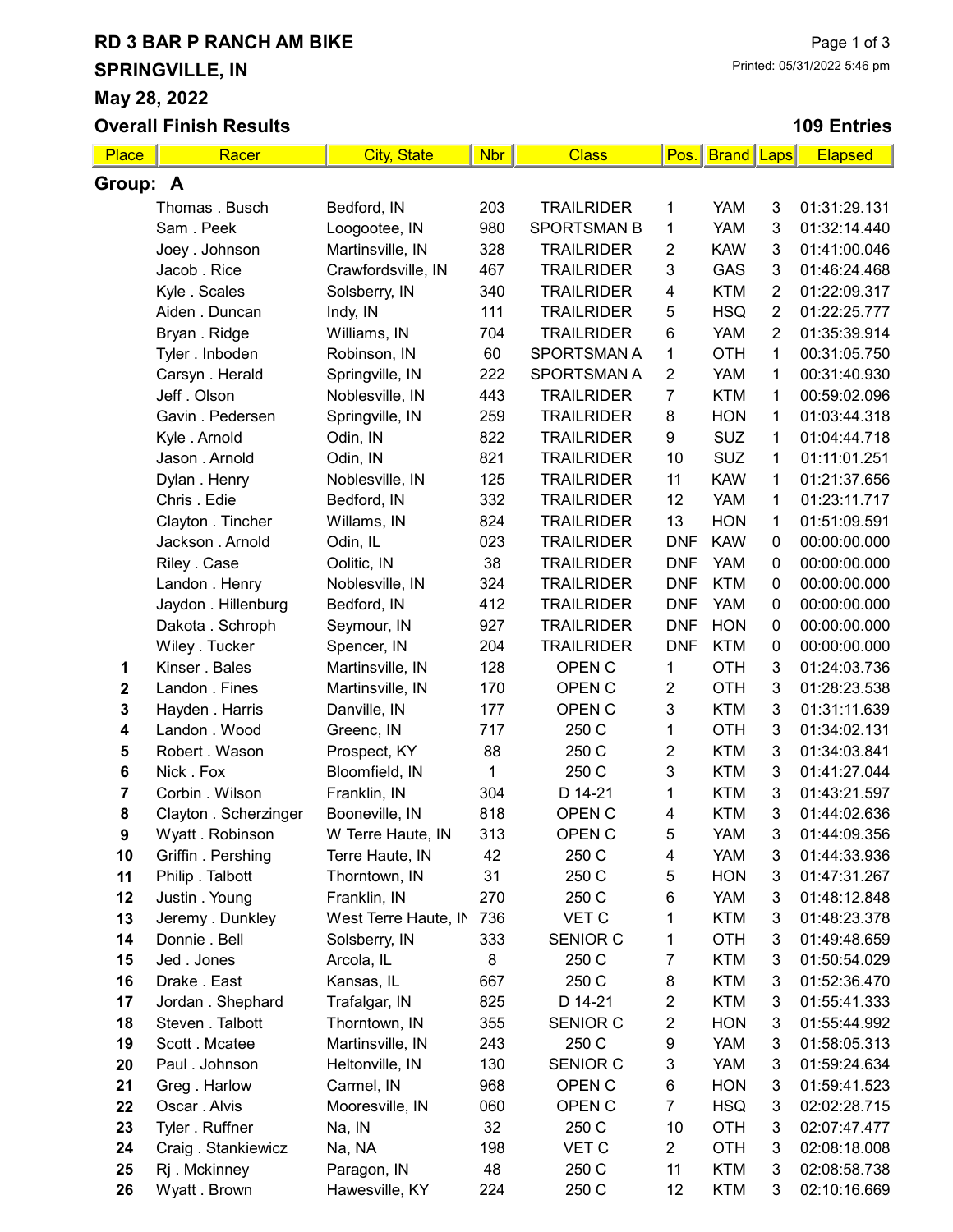# RD 3 BAR P RANCH AM BIKE SPRINGVILLE, IN

Overall Finish Results

May 28, 2022

## 109 Entries

| Place    | Racer                | <b>City, State</b>  | <b>Nbr</b> | <b>Class</b>          | Pos.                    | <b>Brand</b>   Laps |                | <b>Elapsed</b> |
|----------|----------------------|---------------------|------------|-----------------------|-------------------------|---------------------|----------------|----------------|
| Group: A |                      |                     |            |                       |                         |                     |                |                |
| 27       | Kanan . Bernhard     | Shumway, IL         | 7          | VET C                 | 3                       | <b>KTM</b>          | 3              | 02:13:18.730   |
| 28       | Tyson . Mller        | Na, IN              | 160        | D 14-21               | 3                       | <b>OTH</b>          | $\overline{2}$ | 01:17:17.604   |
| 29       | Cody . Huff          | Bloomington, IN     | 850        | D 14-21               | 4                       | <b>YAM</b>          | $\overline{2}$ | 01:18:40.215   |
| 30       | Bryan . Morris       | Bloomignton, IN     | 631        | D 14-21               | 5                       | <b>KTM</b>          | $\overline{2}$ | 01:22:47.347   |
| 31       | Jordan . Briner      | Campbillsburg, IN   | 514        | <b>VET C</b>          | $\overline{\mathbf{4}}$ | <b>YAM</b>          | $\overline{2}$ | 01:23:32.436   |
| 32       | Joel . Dewitt        | Indiana, IN         | 792        | VET C                 | 5                       | <b>YAM</b>          | $\overline{2}$ | 01:24:31.987   |
| 33       | Brian . Lackey       | Bedford, IN         | 136        | <b>VET C</b>          | 6                       | <b>HON</b>          | $\overline{2}$ | 01:25:27.637   |
| 34       | Lane . Arnold        | Odin, IN            | 826        | SUPER SR B/C          | 1                       | <b>SUZ</b>          | $\overline{2}$ | 01:25:30.127   |
| 35       | Kyler . Long         | Bedford, IN         | 110        | D 14-21               | $\,6$                   | <b>YAM</b>          | $\overline{2}$ | 01:29:41.330   |
| 36       | Gavin . Ferguson     | Nashville, IN       | 34         | D 14-21               | 7                       | <b>OTH</b>          | $\overline{2}$ | 01:31:00.271   |
| 37       | Alex . Wessell       | Bedford, IN         | 555        | D 14-21               | 8                       | <b>KAW</b>          | $\overline{2}$ | 01:32:58.162   |
| 38       | Nicholas . Wigginton | Mishawaka, IN       | 929        | VET C                 | 7                       | <b>YAM</b>          | $\overline{2}$ | 01:35:29.632   |
| 39       | Brayden . Morris     | Bloomington, IN     | 614        | D 14-21               | 9                       | <b>KTM</b>          | $\overline{2}$ | 01:36:14.953   |
| 40       | Jordan . Fee         | Seymore, IN         | 900        | OPEN C                | 8                       | <b>YAM</b>          | $\overline{2}$ | 01:37:35.673   |
| 41       | Matt. Henry          | Noblesville, IN     | 840        | D 22+                 | 1                       | <b>HON</b>          | $\overline{2}$ | 01:38:05.604   |
| 42       | Sam. Everhardt       | Indianapolis, IN    | 215        | 250 C                 | 13                      | <b>OTH</b>          | $\overline{2}$ | 01:38:27.273   |
| 43       | Brian . Buffo        | Avon, IN            | 109        | <b>GOLDEN MASTERS</b> | 1                       | <b>KTM</b>          | $\overline{2}$ | 01:43:28.216   |
| 44       | Damion . Mccarty     | Bedford, IN         | 303        | D 14-21               | 10                      | GAS                 | $\overline{2}$ | 01:48:46.000   |
| 45       | Derek . Mysliaski    | Indianapolis, IN    | 223        | 250 C                 | 14                      | <b>OTH</b>          | $\overline{2}$ | 01:51:05.689   |
| 46       | Cory . Fellers       | Mooresville, IN     | 129        | SENIOR C              | 4                       | <b>KTM</b>          | $\overline{2}$ | 01:51:07.020   |
| 47       | Chandler . Luedke    | Na, IN              | 161        | 250 C                 | 15                      | <b>OTH</b>          | $\overline{2}$ | 01:52:52.290   |
| 48       | Rob. Meyers          | New Whiteland, IN   | 525        | <b>SENIOR C</b>       | 5                       | <b>OTH</b>          | $\overline{2}$ | 01:56:19.683   |
| 49       | Matthew . Windell    | Greenwood, IN       | 777        | SENIOR C              | 6                       | GAS                 | $\overline{2}$ | 02:42:02.472   |
| 50       | Coen . Marshall      | Trafalgar, IN       | 238        | D 14-21               | 11                      | <b>KTM</b>          | 1              | 00:34:59.234   |
| 51       | Dave . Phillips      | Na, IN              | 945        | <b>GOLDEN MASTERS</b> | $\overline{2}$          | <b>OTH</b>          | 1              | 00:36:09.404   |
| 52       | Gabe. Mosqueda       | Na, IN              | 419        | 250 C                 | 16                      | <b>OTH</b>          | $\mathbf 1$    | 00:39:15.354   |
| 53       | Steve . Mundy        | Boonville, IN       | 279        | SUPER SR B/C          | $\overline{2}$          | <b>KAW</b>          | $\mathbf{1}$   | 00:39:16.146   |
| 54       | Eric. Masten         | Must Move To B Clas | 738        | VET C                 | 8                       | <b>OTH</b>          | $\mathbf{1}$   | 00:39:29.485   |
| 55       | Dylan . Bumbalough   | Springville, IN     | 103        | 250 C                 | 17                      | <b>OTH</b>          | $\mathbf{1}$   | 00:39:56.055   |
| 56       | Kevin . Huff         | Na, IN              | 619        | VET C                 | 9                       | <b>OTH</b>          | 1              | 00:41:37.946   |
| 57       | Daegan. Grady        | Lebanon, IN         | 229        | OPEN C                | 9                       | <b>KTM</b>          | 1              | 00:42:22.236   |
| 58       | Blair . Schnitzler   | Daville, IL         | 322        | SUPER SR B/C          | 3                       | <b>OTH</b>          | 1              | 00:42:27.007   |
| 59       | Jacob. Purtlebaugh   | Bloomington, IN     | 510        | D 14-21               | 12                      | <b>YAM</b>          | 1              | 00:49:23.751   |
| 60       | Dan. Foltz           | Dunkirk, IN         | 702        | SUPER SR B/C          | 4                       | <b>KTM</b>          | 1              | 00:50:23.401   |
| 61       | Riley . Wilson       | Franklin, IN        | 329        | D 14-21               | 13                      | <b>KTM</b>          | 1              | 00:51:23.151   |
| 62       | Nate . Trissel       | Greencastle, IN     | 343        | OPEN C                | 10                      | <b>OTH</b>          | 1              | 00:51:50.091   |
| 63       | Colyn . Moore        | Avon, IN            | 344        | D 22+                 | 2                       | <b>YAM</b>          | $\mathbf{1}$   | 00:52:09.502   |
| 64       | Rick . Pearson       | Bloomington, IN     | 955        | SUPER SR B/C          | 5                       | <b>KTM</b>          | 1              | 00:53:30.532   |
| 65       | Lex. Twiggs          | Brookville, IN      | 747        | OPEN <sub>C</sub>     | 11                      | <b>HSQ</b>          | 1              | 00:53:59.211   |
| 66       | Bailee . Robinson    | Quincy, IN          | 527        | 250 C                 | 18                      | <b>KTM</b>          | $\mathbf{1}$   | 00:58:24.724   |
| 67       | Jack . Martin        | Noblesville, IN     | 696        | 250 C                 | 19                      | <b>KTM</b>          | $\mathbf{1}$   | 01:02:33.156   |
| 68       | Nicolas . Gezovich   | Fishers, IN         | 20         | D 14-21               | 14                      | <b>KTM</b>          | 1              | 01:11:54.732   |
| 69       | Emma. Robey          | Needham, IN         | 983        | 250 C                 | 20                      | <b>OTH</b>          | 1              | 01:13:09.451   |
| 70       | John . Sullivan      | Waldrom, IN         | 565        | SUPER SR B/C          | 6                       | <b>KTM</b>          | 1              | 01:13:27.472   |
| 71       | Own. Lyons           | Mooresville, IN     | 444        | D 14-21               | 15                      | <b>HON</b>          | 1              | 01:24:45.398   |
| 72       | Bryson . Clark       | Terre Haute, IN     | 428        | D 14-21               | 16                      | <b>HON</b>          | 1              | 01:28:33.000   |
| 73       | Charlie . Andrews    | Darlington, IN      | 180        | 250 C                 | 21                      | <b>HON</b>          | 1              | 01:32:47.491   |
| 74       | Brandon . Trambaugh  | Paoil, IN           | 686        | D 14-21               | 17                      | <b>KAW</b>          | $\mathbf{1}$   | 01:54:23.912   |